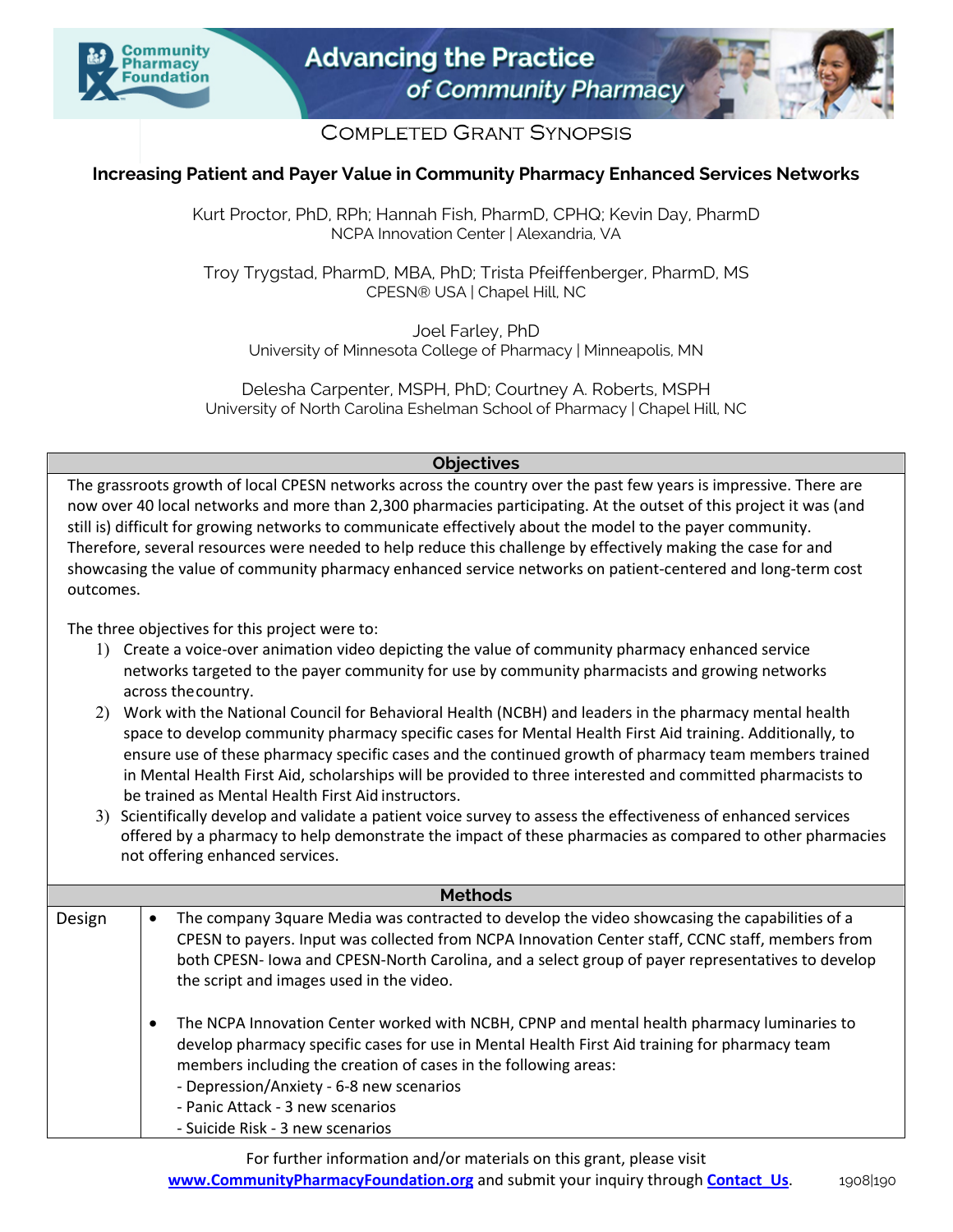|                                                                                                                                                                                                                                                                                                                                                                                                                                                                                                                                                                                                                                                                                                                                                                                                                                                                                                                                                                                                                                                                                                                                                                                                                                                                                                                                                                                                                                                                                                                          | - Psychosis - 6-8 new scenarios                                                                                                                                                                                                                                                                                                                                                                                                                                                                                                                                                                                                                                                                                                                                                                                                                                                                                                                                                                                                                                                            |  |  |
|--------------------------------------------------------------------------------------------------------------------------------------------------------------------------------------------------------------------------------------------------------------------------------------------------------------------------------------------------------------------------------------------------------------------------------------------------------------------------------------------------------------------------------------------------------------------------------------------------------------------------------------------------------------------------------------------------------------------------------------------------------------------------------------------------------------------------------------------------------------------------------------------------------------------------------------------------------------------------------------------------------------------------------------------------------------------------------------------------------------------------------------------------------------------------------------------------------------------------------------------------------------------------------------------------------------------------------------------------------------------------------------------------------------------------------------------------------------------------------------------------------------------------|--------------------------------------------------------------------------------------------------------------------------------------------------------------------------------------------------------------------------------------------------------------------------------------------------------------------------------------------------------------------------------------------------------------------------------------------------------------------------------------------------------------------------------------------------------------------------------------------------------------------------------------------------------------------------------------------------------------------------------------------------------------------------------------------------------------------------------------------------------------------------------------------------------------------------------------------------------------------------------------------------------------------------------------------------------------------------------------------|--|--|
|                                                                                                                                                                                                                                                                                                                                                                                                                                                                                                                                                                                                                                                                                                                                                                                                                                                                                                                                                                                                                                                                                                                                                                                                                                                                                                                                                                                                                                                                                                                          | - Substance Use - 6-8 new scenarios<br>NCPA Innovation Center also created an application process along with NCBH to identify pharmacists<br>who are committed to advancing pharmacy team members involvement in Mental Health First Aid and<br>offered three scholarships to cover the cost of the training and a stipend to help cover their expenses.<br>Becoming an instructor of Mental Health First Aid includes committing to teaching at least three<br>classes each year. NCPA Innovation Center supported these new instructors to meet and exceed this<br>requirement by hosting trainings specifically for pharmacy team members. Finally, NCPA profiled one<br>of these new instructors in America's Pharmacist, NCPA's monthly magazine, to help bring attention to<br>the availability and value of Mental Health First Aid training for community pharmacies.                                                                                                                                                                                                              |  |  |
| $\bullet$                                                                                                                                                                                                                                                                                                                                                                                                                                                                                                                                                                                                                                                                                                                                                                                                                                                                                                                                                                                                                                                                                                                                                                                                                                                                                                                                                                                                                                                                                                                | The validation of the patient voice survey was completed through the University of North Carolina<br>(UNC) Eshelman College of Pharmacy. The NCPA Innovation Center received support from Omnicell for<br>the first phase of the two-stage development and validation process. This grant supported the<br>completion of the second stage of validation. This phase involved surveying 400 patients with the<br>developed instrument followed by analysis of the validity and reliability of the survey in three<br>constructs of interest: 1) medication understanding, 2) patient satisfaction, and 3) patient<br>engagement/self-efficacy. NCPA Innovation Center worked with UNC and Qualtrics, a research and<br>data collection company, to administer the survey and collect data for this phase.                                                                                                                                                                                                                                                                                   |  |  |
|                                                                                                                                                                                                                                                                                                                                                                                                                                                                                                                                                                                                                                                                                                                                                                                                                                                                                                                                                                                                                                                                                                                                                                                                                                                                                                                                                                                                                                                                                                                          | <b>Results</b>                                                                                                                                                                                                                                                                                                                                                                                                                                                                                                                                                                                                                                                                                                                                                                                                                                                                                                                                                                                                                                                                             |  |  |
| $\bullet$                                                                                                                                                                                                                                                                                                                                                                                                                                                                                                                                                                                                                                                                                                                                                                                                                                                                                                                                                                                                                                                                                                                                                                                                                                                                                                                                                                                                                                                                                                                | The video depicting the value of community pharmacy enhanced service networks targeted to the payer community<br>for use by community pharmacists and growing networks across the country was finalized in mid-April 2018. The<br>video link (https://vimeo.com/264737304) was posted to the NCPA, CPESN and CPF websites and distributed on<br>social media platforms. It has been viewed over 1,800 times (as of Aug 2019).                                                                                                                                                                                                                                                                                                                                                                                                                                                                                                                                                                                                                                                              |  |  |
| The pharmacy-specific cases for use in Mental Health First Aid trainings were developed with the guidance of the<br>$\bullet$<br>NCBH and a panel of subject matter experts by the end of 2017. The pharmacy cases are intended to be used in<br>courses dedicated to training pharmacy team members and are made available for all instructors to access on their<br>instructor portal and use as part of Mental Health First Aid trainings across the country. Talia Puzantian, Clark Bishop<br>and Tom Smith were selected and trained as instructors with the scholarship support from the Community<br>Pharmacy Foundation. Clark Bishop was featured in NCPA's America's Pharmacist February 2018 issue. To date (Aug<br>2019) NCPA Innovation Center has hosted five training programs in conjunction with the Annual Convention and<br>wholesaler meetings in addition to programs hosted individually by pharmacist-trained instructors. The University of<br>lowa received funding from CPF to evaluate Mental Health First Aid training provided to pharmacists, technicians,<br>and students and how the training was received, adopted, and enacted. Furthermore, the Mental Health First Aid<br>course was accredited for 8.0 hours of both pharmacy and pharmacy technician continuing education. More<br>information about Mental Health First Aid training in pharmacies is available on the NCPA website:<br>http://www.ncpanet.org/innovation-center/education-opportunities/mental-health-first-aid. |                                                                                                                                                                                                                                                                                                                                                                                                                                                                                                                                                                                                                                                                                                                                                                                                                                                                                                                                                                                                                                                                                            |  |  |
| $\bullet$                                                                                                                                                                                                                                                                                                                                                                                                                                                                                                                                                                                                                                                                                                                                                                                                                                                                                                                                                                                                                                                                                                                                                                                                                                                                                                                                                                                                                                                                                                                | Validation of the patient voice survey tool was finalized in Spring 2019. The initial intent of survey development was<br>to create a scientifically validated patient voice survey to help all CPESN local networks evaluate the services offered<br>by the pharmacies by gathering patient responses that measure the impact of the enhanced services on outcomes<br>including: patient's understanding of the medications, patient's belief in the medications, and patient's ability to<br>self-manage the medications. However, analysis from the first phase of survey development and testing showed<br>that patients have limited expectations regarding the role of their pharmacists and responded to questions based on<br>their general perceptions of their pharmacy, such as convenience and being treated with respect. In addition, there<br>was a high ceiling effect with regards to patients' perceptions of high and low performing pharmacies. Several<br>respondents reported leaving a pharmacy if they were unhappy with their experience, thus, satisfaction with |  |  |

For further information and/or materials on this grant, please visit **www.CommunityPharmacyFoundation.org** and submit your inquiry through **Contact Us**. 1908|190

pharmacies was often high, making it difficult to compare pharmacies. Therefore, the survey questions were